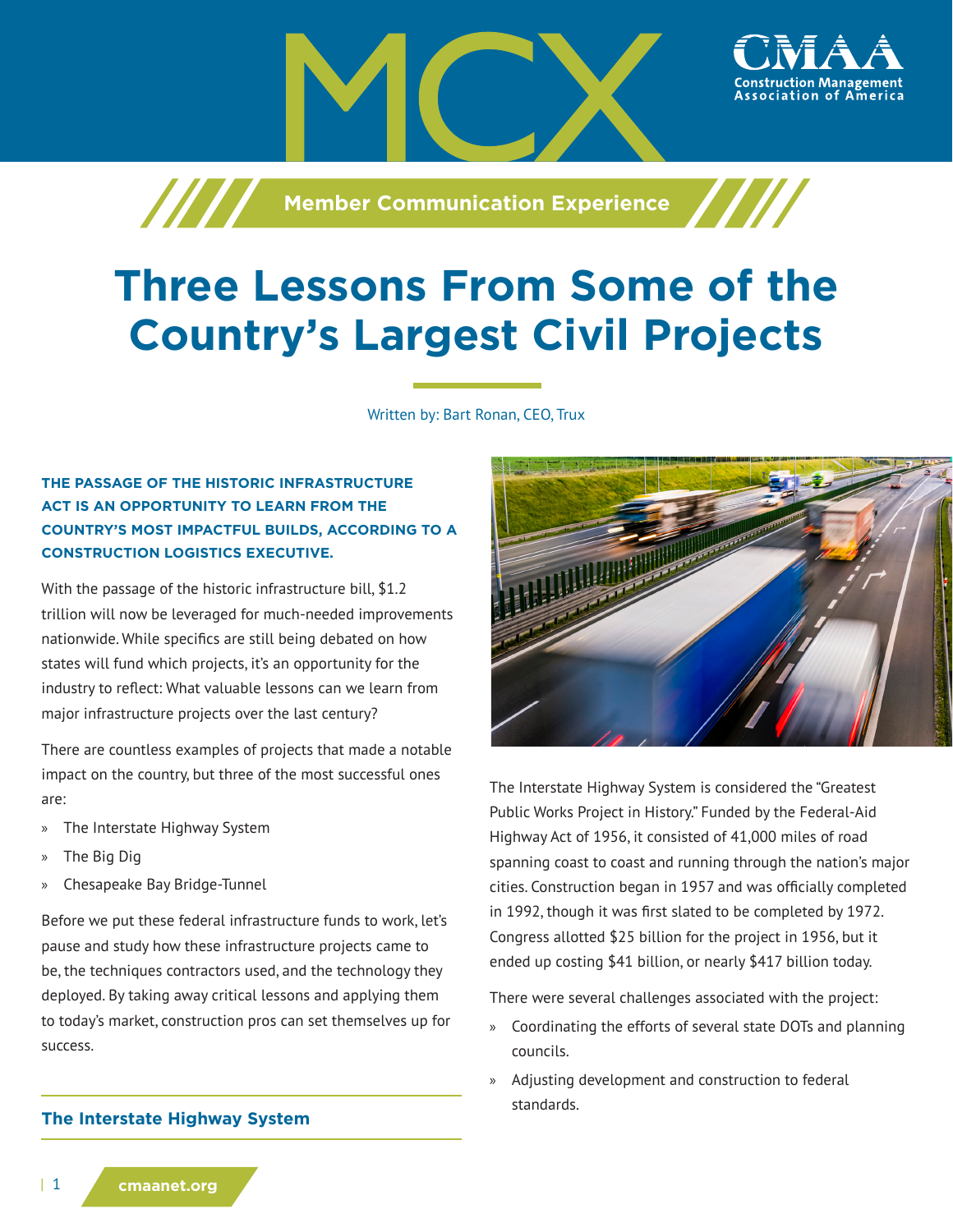» Mixed reception from those living in cities most impacted by the highway.

The entire country felt the impact of this project. It allowed trucking and road shipments to take off as the dominant form of commercial transportation, which decreased reliance on railroads. The highway system also enabled suburbanization and increased interstate tourism, dramatically altering state economies.

What can we take away from this project? We know that coordinating a massive state-to-state project and managing countless regulations was not easy and led to costly rebuilds. This is one of the nation's largest infrastructure undertakings, and it is amazing to think what they were able to accomplish without modern tools and technology. However, what would the impact have been if there had been access to today's machines and tech? Today, construction companies are able to leverage software to manage time and budgets, which reduces delays and overspending.

#### **The Chesapeake Bay Bridge-Tunnel**

The Chesapeake Bay Bridge-Tunnel (CBBT) project has been praised as "One of the Seven Engineering Wonders of the Modern World." Prior to 1964, you had to travel by ferry to get between Virginia's Eastern Shore and Norfolk/Virginia Beach. It wasn't until 1956 that the Virginia General Assembly commissioned a study to see if a fixed crossing was possible to connect the two areas, and found that it was feasible through a combination of bridges and tunnels.

Ground broke in 1960 and construction was completed in 1964 after just 42 months. The bridge-tunnel spans 17.6 miles total, and consists of 12 miles of low-level trestle, two 1-mile tunnels, two bridges, almost 2 miles of causeway, four manmade islands and 5-1/2 miles of approach roads totaling 23 miles. No federal, state, or local tax money was used for the project; rather, it was funded by private revenue bonds totaling \$200 million, or \$1.8 billion in today's dollars.

There were two main challenges to CBBT's construction:

» Delays due to waiting on necessary equipment.

» Severe and unexpected weather conditions that destroyed partially constructed pieces of the CBBT, requiring time and additional funds to rebuild.

Despite its challenges, the CBBT was considered an engineering success and prompted the production of a parallel system in 1995. To date, over 140 million commercial and passenger vehicles have passed over it.

Like the interstate highway, CBBT developers didn't have access to the types of technologies we have available today. Project delays due to equipment issues and weather could all be planned for with the right technology, which allow contractors to source the right amount of labor, trucking, and machinery to stay on time and on budget.

## **The Big Dig**

Boston's Central Artery/Tunnel Project, also known as the Big Dig, has been cited as the largest, most challenging highway project in the history of the United States. In the 1990s, the city had major traffic issues in its Central Artery running through downtown, which was carrying 200,000 vehicles each day when it was built to support 75,000. By the time the project started, the Central Artery saw 10 hours of traffic jams daily. This was projected to increase to 16 hours each day by 2010 if the problem was not addressed.

The Big Dig project had two major components:

- » Replace the six-lane highway with an underground expressway beneath the existing road, and demolish the Central Artery once the tunnel opened to create more space.
- » Extend I-90 from south of downtown Boston, which now goes through a tunnel beneath South Boston and Logan Airport.

Congress allotted \$755 million to the project, but it was estimated to have ultimately cost \$15 billion in design and construction contracts. The project saw several challenges, including:

- » Development of 7.8 miles of highway or 161 lane miles, half of which were in tunnels.
- » Four major highway interchanges, several of which had to be rebuilt.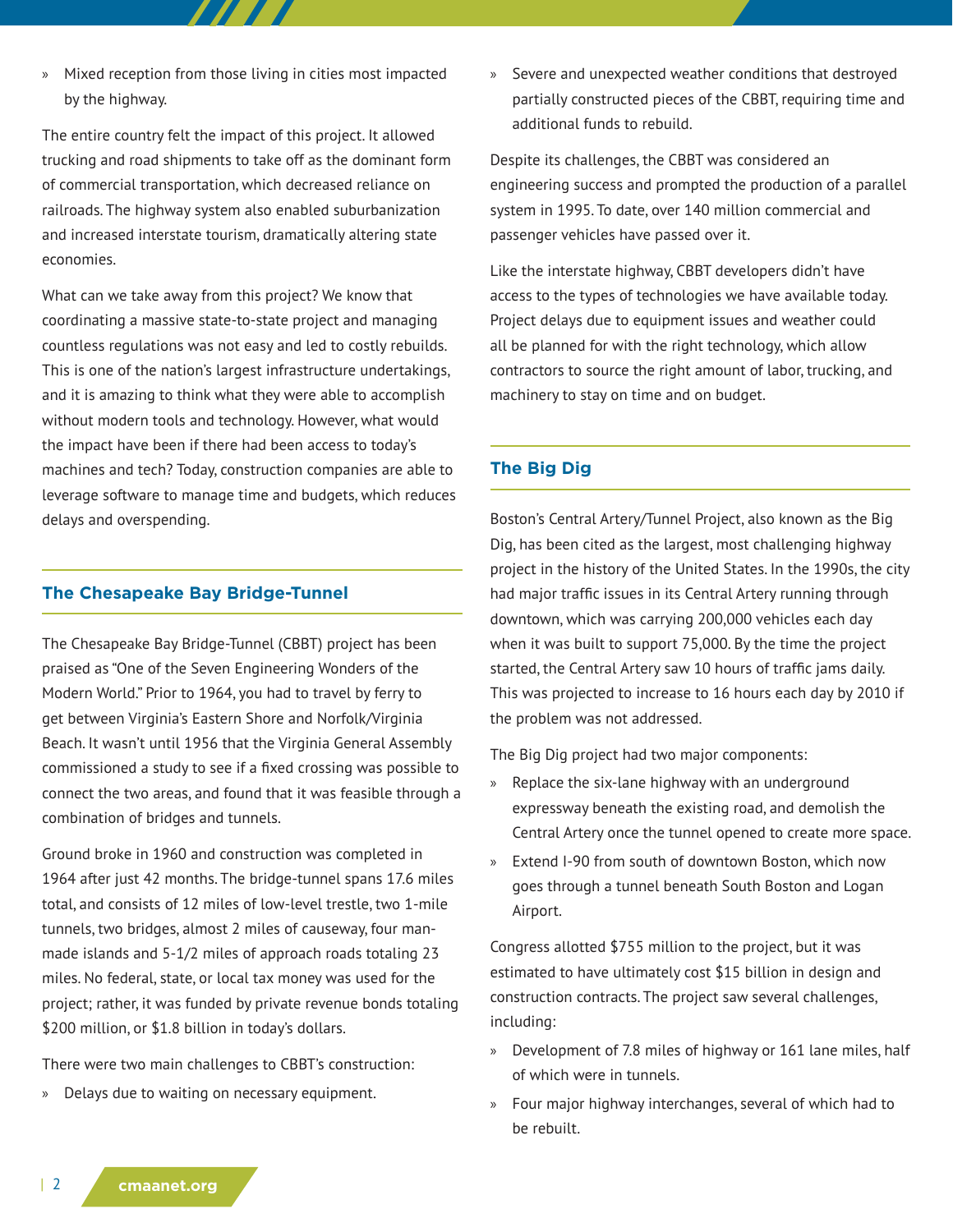» The project occurred in the middle of Boston, which if mishandled would cripple the city financially.

77 T T

Overall, the project spanned from 1990 through 2007. When finished, total vehicle hours on project highways fell by 62% and provided \$168 million in savings to travelers, and the city saw a 12% reduction in carbon monoxide levels.

The Big Dig is a modern example of a project that improved residents' quality of life, but could have been implemented better. The project had considerable budget overruns, timeline delays and poor planning which resulted in costly rebuilds and materials issues. Had they had access to today's technology for process optimization, materials sourcing, cost streamlining, and capital planning, the financial impact of the Big Dig could have been far less.

### **3 takeaways from these projects**

These landmark developments demonstrate the lasting impact infrastructure projects can have, but they also highlight the need to leverage the right technology and tools to get them completed on time and on budget. While monumental, each of these projects saw critical challenges that could have been avoided if handled today -- regulatory and compliance miscommunication, urban disruptions, and years of added time and money to fix mistakes.

While they generally made the most of what they had at the time, contractors did not have the tools or technology in place to adequately plan, budget, or implement their strategies as intended. With that in mind, we can see three key lessons to apply to infrastructure projects of the future:

**1. Leverage technology that will help you remain nimble:** 

These projects highlight the consequences of unforeseen circumstances. Without the ability to quickly pivot when weather or material shortages pushed them behind, these projects were subject to costly delays. Modern technology allows construction professionals access to better planning tools, trucking, and better monitoring. These tools help to ensure potential problems are identified before they become an issue, and when unavoidable challenges occur, resources are available to quickly adjust.

- **2. Rely less on manual processes:** It sounds simple, but the projects of the early '50s and '60s could only use manual processes, and that reliance is still pervasive in the construction industry today. Analogue back-office operations, funding and energy could have been spent elsewhere, and today we have access to technology that can streamline operations and maximize budgets. With modern tools to quickly source workers or trucking, digitize backoffice operations, and do eTicketing, contractors now have resources to combat challenges in a way their predecessors didn't. Amid current labor challenges, contractors are turning more and more to solutions that provide access to additional labor and technology that can streamline operations and make the most of existing workers.
- **3. Streamline operations:** Nothing happens in a vacuum. Even if one step in the construction process is working perfectly, it means nothing if other areas are falling behind and dragging the entire project down. Systems today can plan for this and take into account every factor of a project in order to produce an efficient plan of attack. If materials are delayed, technology can tell you what you can do to keep projects moving with minimal labor or cost output. If you need to rebuild because of a mistake, that same technology can tell you where operations can be streamlined to accommodate the time crunch.

Every infrastructure project deals with its own unique set of circumstances. Today, contractors are up against a significant labor shortage as well as materials and supply chain crises, at the moment there's major federal funding for projects they may not have the bandwidth to take on. Luckily, technology that wasn't available decades prior can set them up for success.

The new infrastructure bill is not only an opportunity to improve our nation, but also to set the construction industry on a path for growth and technological development that it has never seen before.